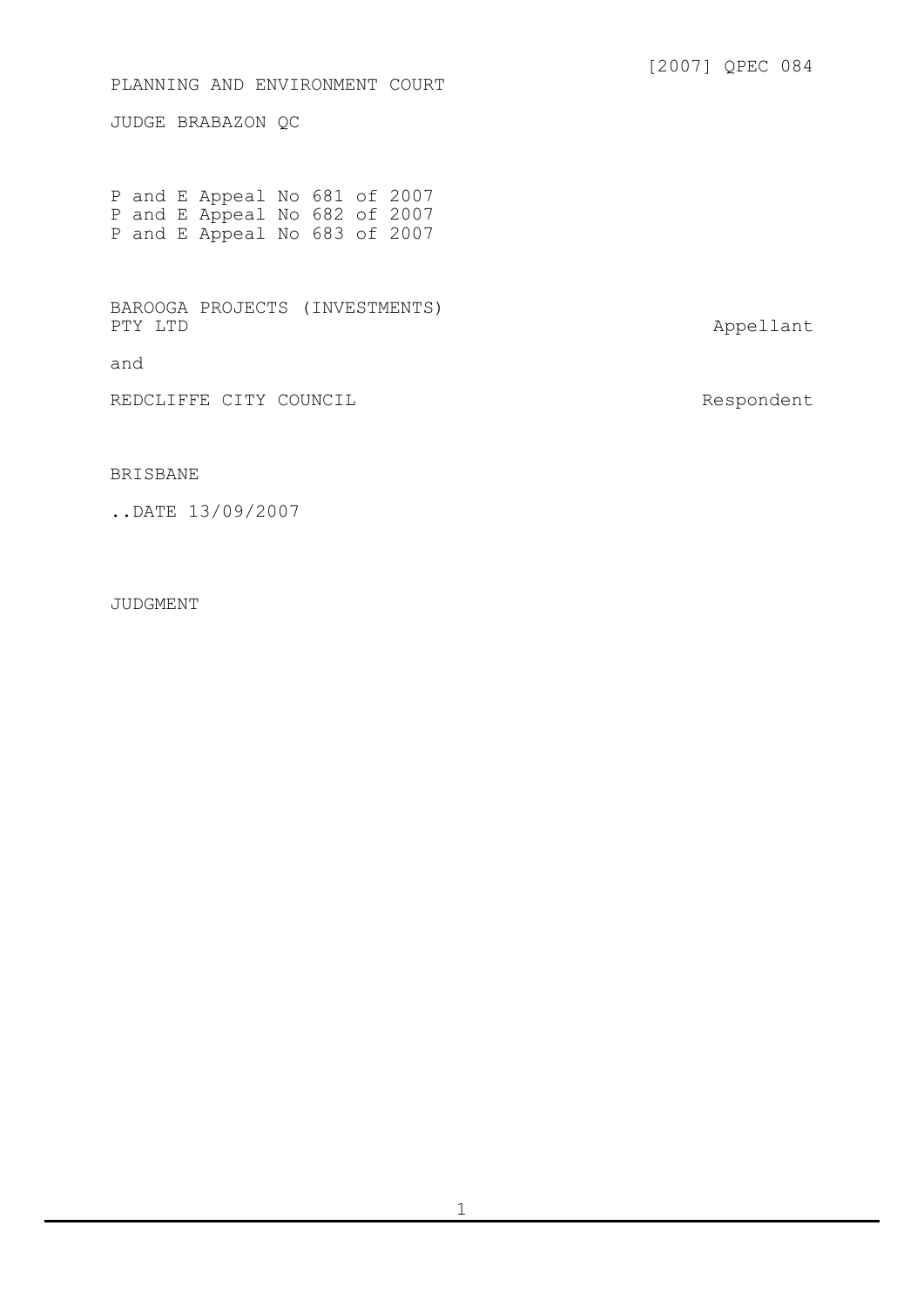**1 10** HIS HONOUR: This hearing deals with three appeals against decisions made by the Redcliffe City Council. The Council decided to refuse three development applications which involve the development of multiple dwellings, I think only because there were three titles, lots 93, 94 and 95. There were three applications and three decisions but, effectively, it is the one project.

After the refusal, negotiations between Barooga Projects and Council have resulted in changes which the Council is now content to accept subject, necessarily, to the Court's decision that the changes are "minor changes". That is the issue here, whether or not they are minor.

**30** I should say that I am grateful for Mr Cochrane's submissions which comprehensively point out the contemporary ways in which this Court has approached questions of this kind. It will be remembered that section  $4.1.52(2)$  (b) of IPA says that in a situation like this where the Council has received an application and refused it:

"The Court must not consider a change to the application on which the decision being appealed was made unless the change is only a minor change."

Not surprisingly, perhaps, there are now many decisions of this Court dealing with the issue of "minor change". One thing that has influenced the cases from time to time is a definition of "minor change" in a different context, that is, in Schedule 10 of IPA. There, minor change is defined by

 2 JUDGMENT **60**

**20**

**40**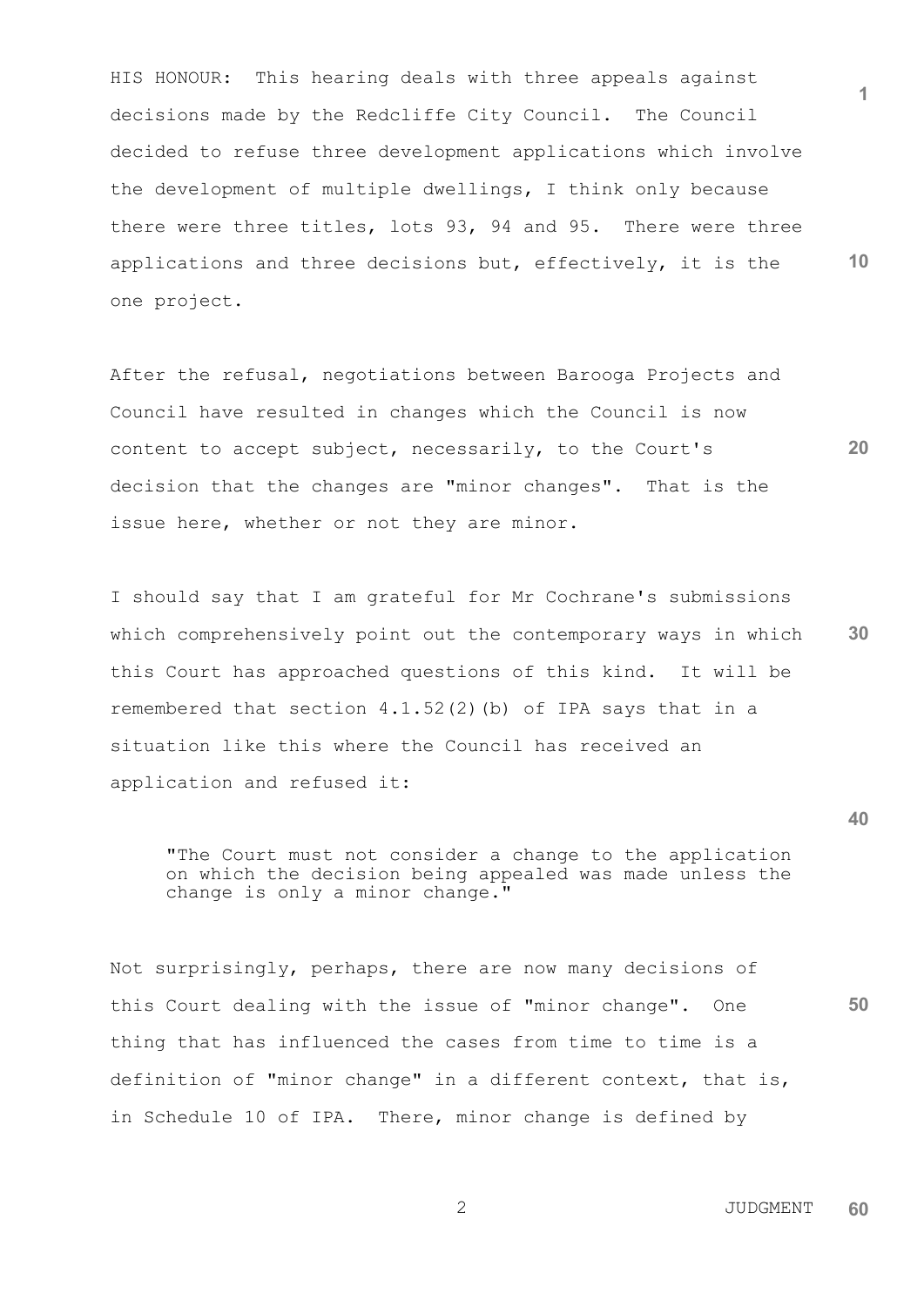**1 10** reference to three things that would not require any activities such as referral to additional concurrence agencies, or to cause development previously requiring only code assessment to require impact assessment, or where impact assessment is required be likely, in assessment manager's opinion, to cause a person to make a properly made submission objecting to the proposal, if the circumstances allowed.

**20** It is now really apparent that, fundamentally, one must pay attention to the words themselves in this section as this is not literally an occasion on which the application of Schedule 10 is called for.

**30 40** It must be said that the Judges of this Court have tried to take a functional view of the idea of "minor change", that is to look behind what may superficially seem to be a substantial change to see whether that is, in truth, the case. For example, it needs to be recognised that the power to modify an application is a beneficial one, and that the town planning process itself would be greatly narrowed and made more difficult if appropriate changes could not be made. For example see Judge Rackemann's remarks in Heilbron and Partners -v- Gold Coast City Council [2005] QPELR 386 at 392.

**50** Judge Wilson of this Court in several decisions has recently collected together some of the more important themes in these cases. For example, see the decisions in Studio Tekton Pty Ltd -v- Redland Shire Council [2006] QPEC 107, Grant -v- Pine

 3 JUDGMENT **60**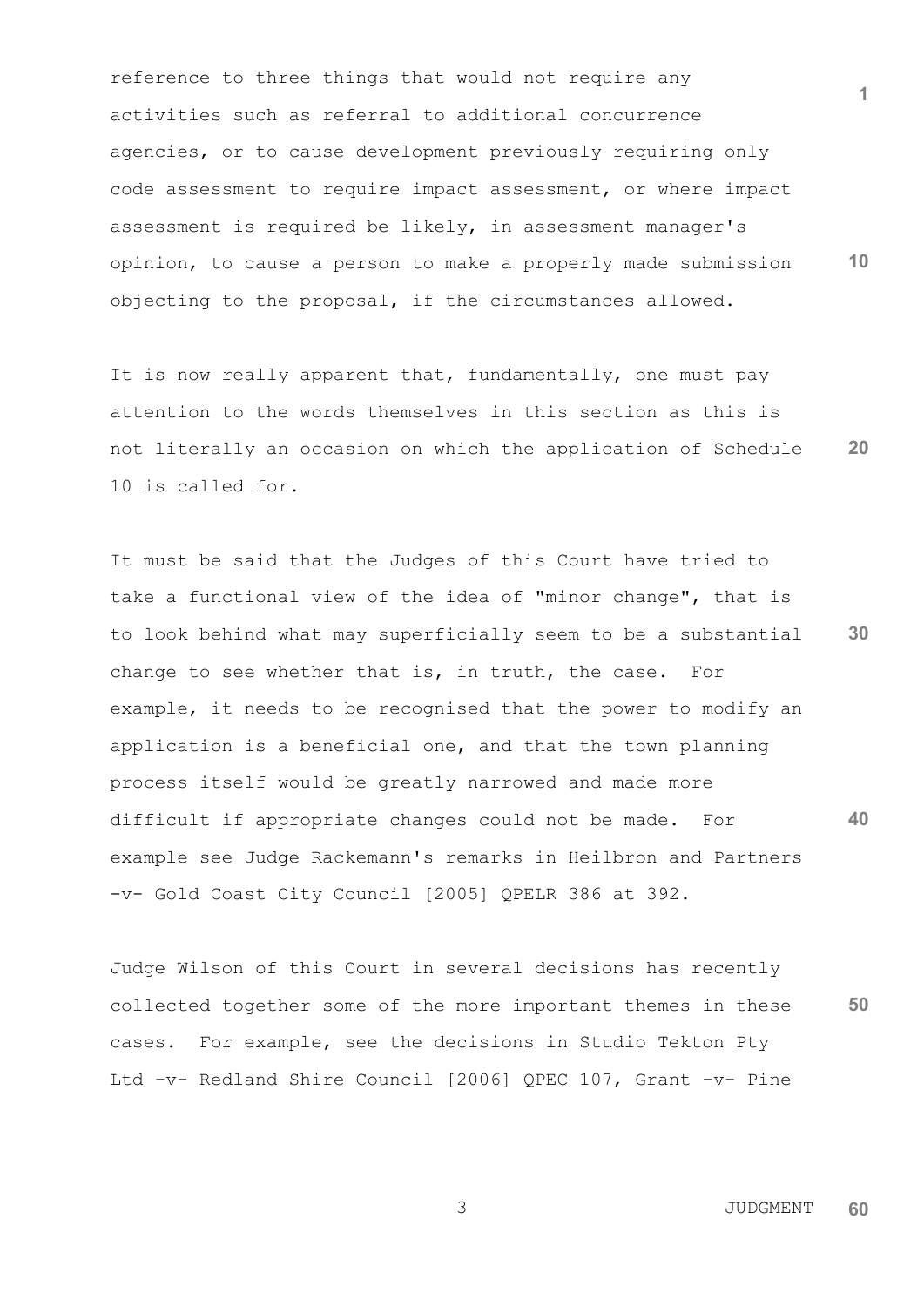Rivers Shire Council [2006] QPELR 112 at 116, and Parcel One Pty Ltd -v- Ipswich City Council [2007] QPEC 033.

**10 20** One thing he did point out in Studio Tekton, was that the Court in being careful in its consideration of what constitutes a minor change would take into account changes which both attempt to ameliorate impacts and those which are intended to improve a design. In that context, he points out an occasional irony, as he called it - that is, a significant alteration to a proposal to make it more acceptable to submitters but simply because of its scale exposed itself to categorisation as a major rather than minor change.

In the Parcel One decision he emphasised that which is now accepted, that the phrase "only a minor change" is meant to be:

"...a simple and straightforward one which should be construed principally by reference to matters of scale and degree, broadly and fairly."

He went on to say, and I agree, that:

"It is attractive to adopt a generous approach to the interpretation of the limits within which an application like this may be changed."

He did go on to say that:

"The statutory requirement had to be served and that some assistance can be gained from looking at Schedule 10 of IPA."

**30**

**40**

**50**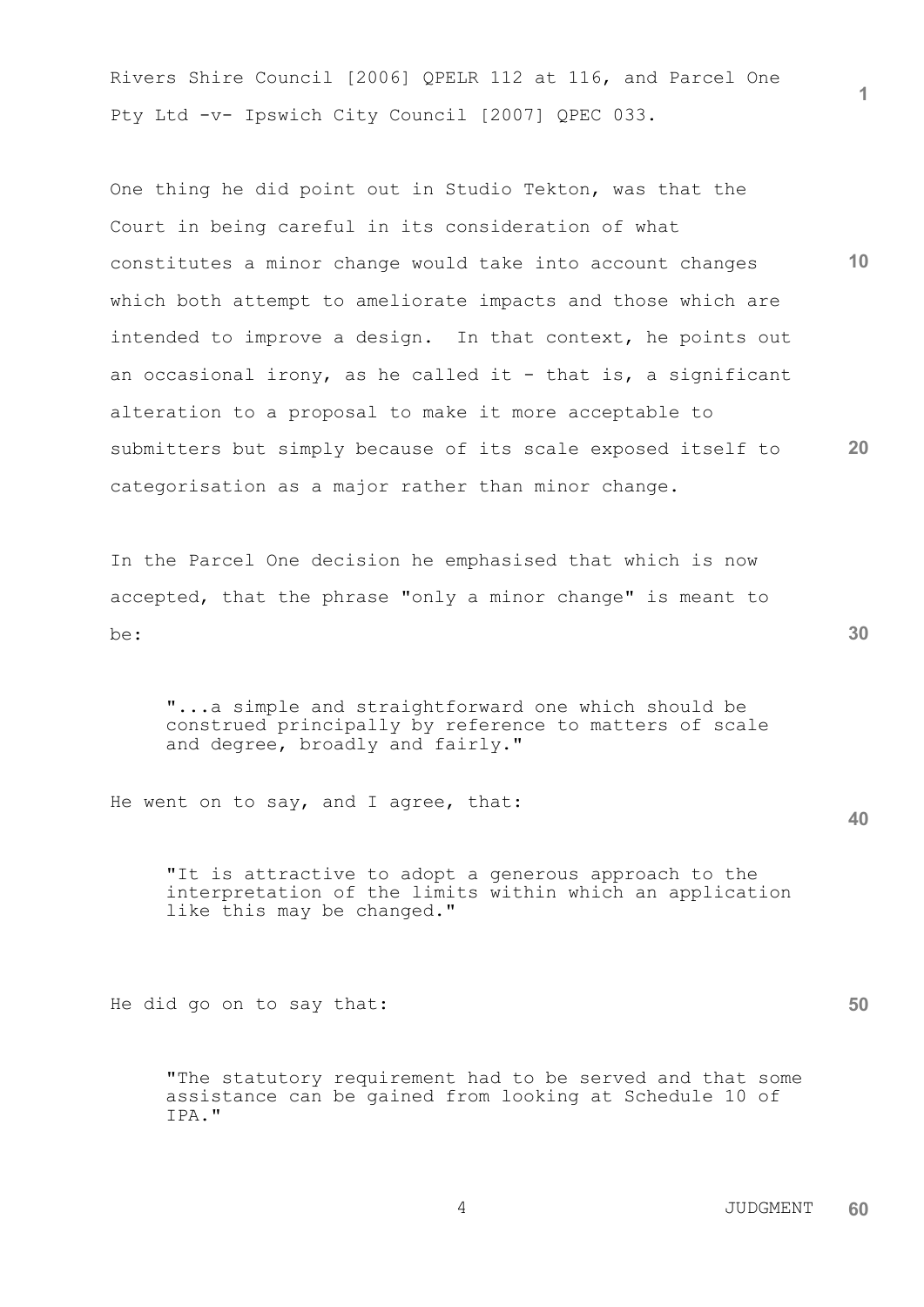"If changes are beneficial or ameliorative, it may be of assistance and that it would also be helpful to see exactly what it was that was changed, that is to say whether it be a salient or incidental feature of the original proposal."

It is also probably necessary in cases of this sort to take into account whether or not there are, or are likely to be, submitters and whether or not those who, as happens in many cases, were opposed to a project become supportive of it once changes are made to their satisfaction. It might be noted in this case there were no submitters.

**30 40 50** Having said all that, it is necessary to turn to the changes that have been made here. The three lots, as I say, have been treated separately and one might note the changes which are relatively similar in each case. For example, in lot 93 the number of units, 38, has been reduced to 26. The gross floor area has gone down from around 4000 square metres to around 3000 square metres. The site coverage has been reduced from 35 per cent to some 26 per cent. All that has been achieved largely by removing the third story leaving it a 2-story building. The setbacks are larger. The appearance, at least according to Mr Cochrane's summary, is different. The original proposal, which the Council considered, was rendered masonry with Colorbond roofing whereas now it will be blockwork with Colorbond roofing.

**10**

**20**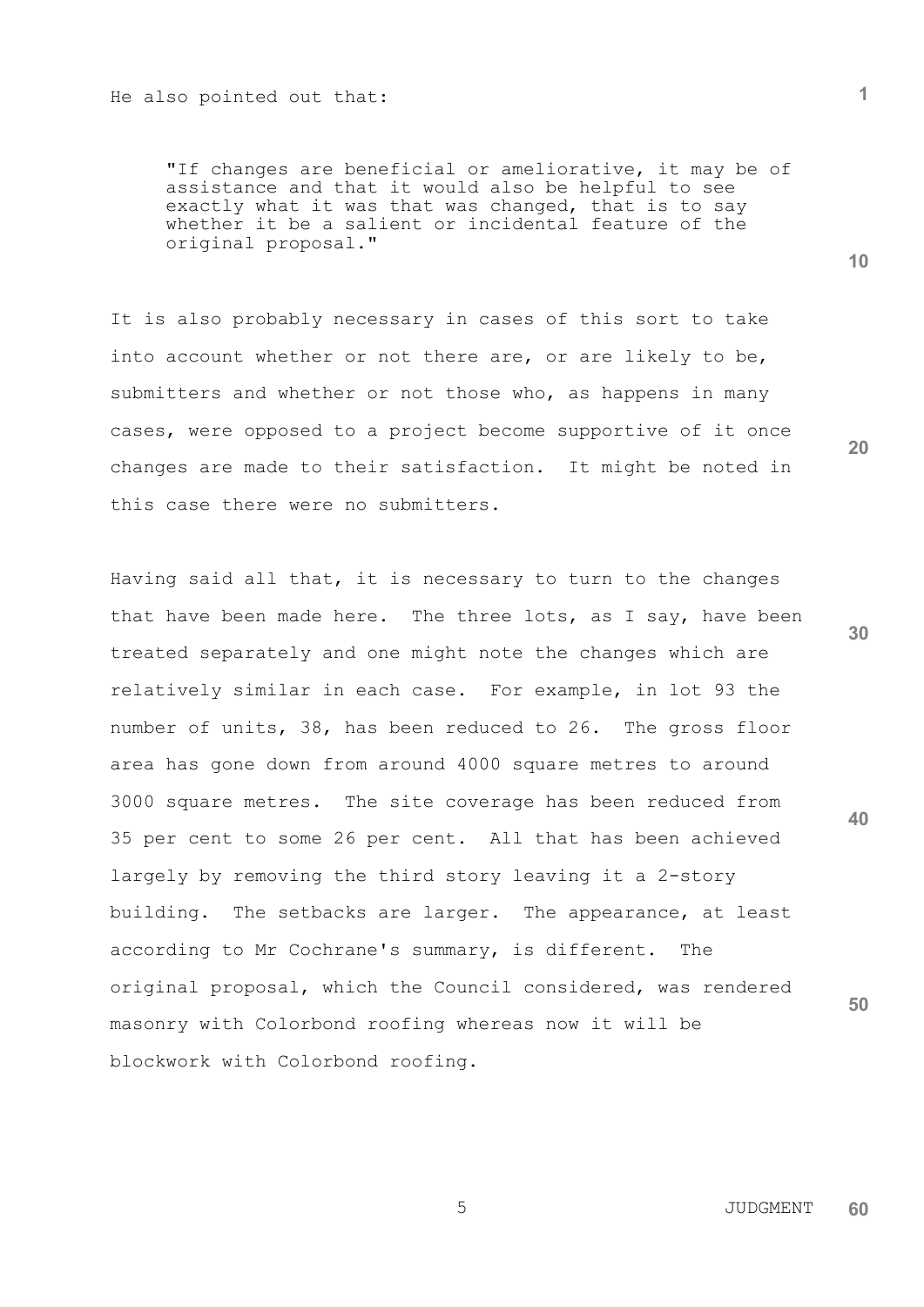I might say that his note attached to his submissions indicated face brick but as I understand the plans, they say it will be blockwork.

**10** The number of carparks has been reduced from 38 to 26 and with respect to visitors from 15 to 9. The traffic arrangements have been altered somewhat from a one-way entry and one-way exit to a single entry and exit for the lot 93 units.

**20** The changes to lot 94 and 95 are substantially along the same pattern. Overall, it can be seen that each of the structures will be of two storys rather than three. The original proposal for 86 units has become 59. I have mentioned the changes to the outside appearance with regard to the masonry or blockwork.

The traffic changes apply to each of the three lots. Before there was one entrance to the whole project and one exit from the whole project. Now there are four separate entrances or exits over the footpath, that is to say one in/one out and two which combine an in/out arrangement.

A look at the floor plan will show that the layout of the units is quite different. For example, the garages, some of which were located against the rear boundary, have all been moved from that position.

It is necessary to look at the elevations. For example, to take one of the three, elevations to lot 93 can be compared to **30**

**40**

**50**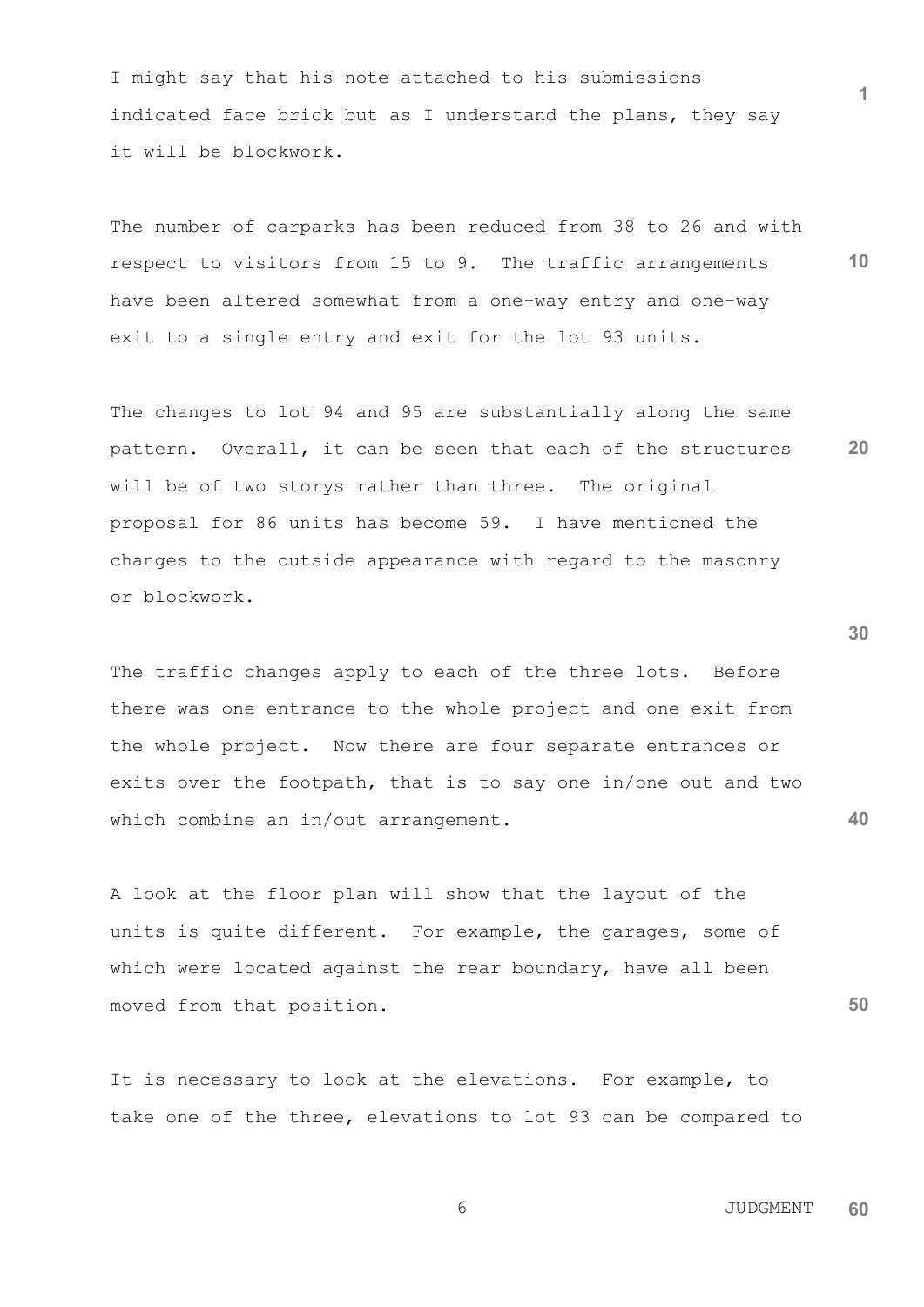**10** the old elevations. It can be seen that the style of the building and the treatment of windows and shape of the roof is different in each case. The north elevations, lot 93, presents as a substantial building which has become about half that width in the new elevation. With regard to the east elevation, before one looked at three substantial buildings fairly close together with relatively flat roofs. They have now become four buildings with steeper roofs.

**20** The west elevation is also different. There are four buildings whereas before one saw three. In fact, the truth of the matter is that anyone looking at these plans would be hard pressed to think that it was the same project.

**30** The fact of the matter is the project has been entirely reworked to what would be, I imagine, a much more satisfactory result to the Council's officers. However, if I may say so, it is outside the range where the Court can agree that it is a minor change.

**40 50** I also wish to say that in my experience in recent times there have been a number of applications of this kind where it is apparent that the envelope is being pushed to its absolute limit. In this case if the application were acceded to that limit would be exceeded. In my view, it is simply impossible to regard this as a minor change, bearing in mind the sort of differences that I have mentioned - in particular, the appearance of the buildings to anyone who might be interested and think of making an objection to it.

 7 JUDGMENT **60**